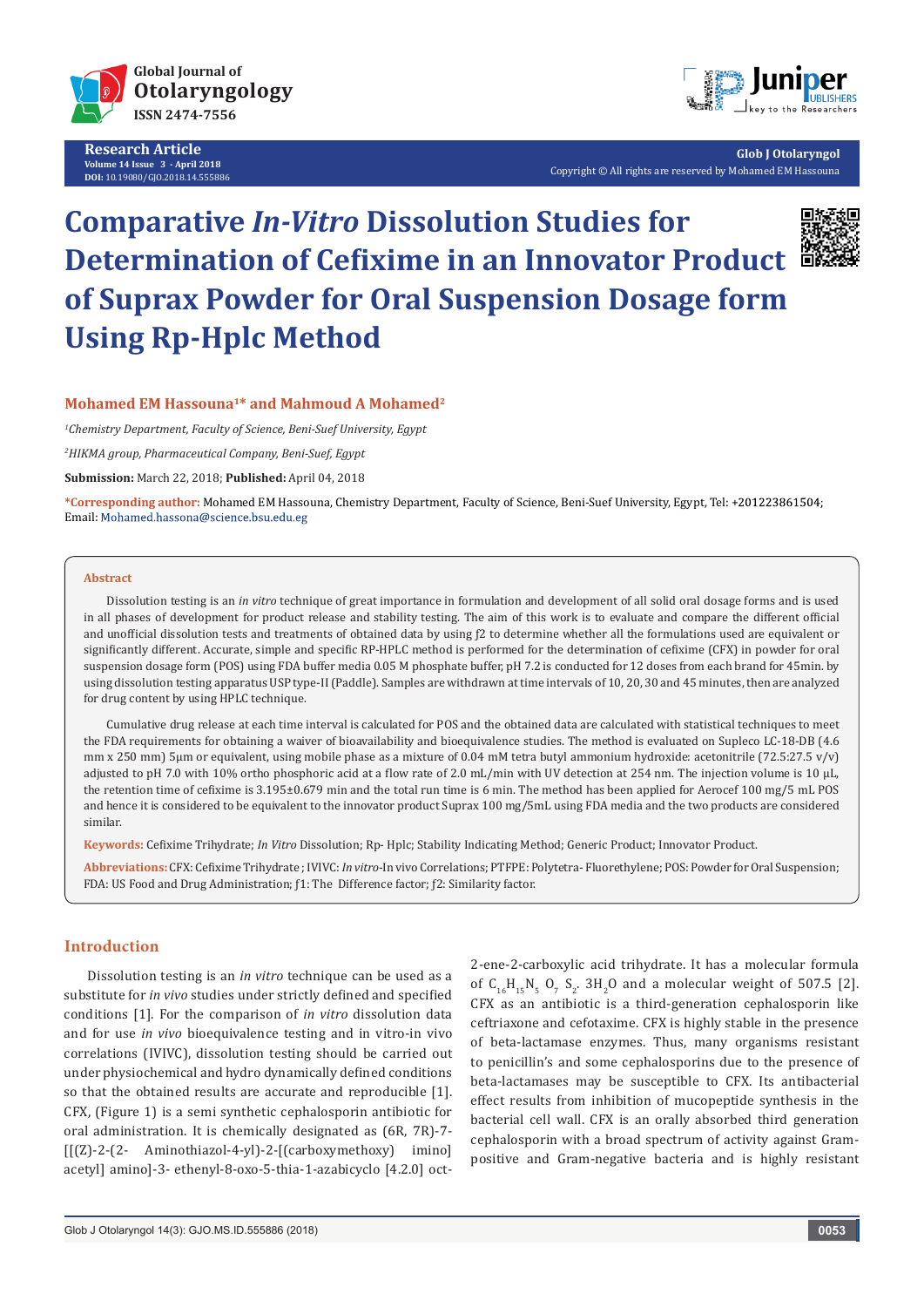to beta-lactamase degradation. In general serum and urinary concentrations of CFX achieved after recommended daily doses are well above the minimal inhibitory concentrations at 90% for indicated microorganisms.



The dissolution test for immediate or controlled release in solid oral dosage forms has recently widened to a variety of novel or special dosage forms such as suspensions, chewing gums, transdermal patches, implants and others. Because of the different characteristics of early dosage form, the site absorption and dosing routes and applications, it is essential to give appropriate consideration to the following factors in the development of the test method: apparatus selection, dissolution medium, agitation and temperature [3]. CFX is official in British Pharmacopeia (BP) [4]. European Pharmacopeia (EP) and United States Pharmacopeia (USP) [5]. They include the HPLC method for its estimation. It is still a limited number of analytical methods that were reported for the determination of CFX individually or in combination with other drugs including colorimetric and spectrophotometric [6-15], capillary electrophoresis and electrochemical methods [16-19], thin layer chromatography (TLC) [20,21], high performance liquid chromatography (HPLC) [22-33] and in vitro dissolution studies have been developed for the determination of CFX in capsule dosage forms using UV-VIS Spectrophotometer [34]. According to the best of our knowledge there is no in vitro dissolution study using HPLC method for determination CFX in Suprax powder for oral suspension dosage form by using FDA dissolution media. Consequently, the aim of this work was to establish and compare the obtained data by using ƒ2 for official and unofficial products.

#### **Materials and Reagents**

### **Raw Materials and Reagents**

Cefixime is kindly supplied as  $C_{16}H_{15}N_5O_7S_2.3H_2O$ , Molecular Weight: 507.50 by Hikma pharmaceutical industries company, Beni-Suef, Egypt with claimed purity of 100.43%. Innovator Product Suprax® POS (Batch No. 2099) is manufactured by Hikma pharmaceutical industries company, Beni-Suef, Egypt. Each 5 mL are claimed to contain 100 mg of CFX. Generic product Aerocef POS (Batch No. 2000) is manufactured by Riva Parma Company, 6th October, Egypt. Each 5mL are claimed to contain 100 mg of CFX. Xanthan Gum is supplied by Semiramis

international trading, Sodium benzoate was supplied by Tenc Zhou Tenc Long Chemical Co., LTD, Strawberry powder flavour was supplied by Givaudan and Sucrose crystalline is supplied by Tereos pharmaceutical excipient company. Acetonitrile, methanol HPLC-grade, 40% tetra butyl ammonium hydroxide solution, purified water, potassium dihydrogen orthophosphate, di-sodium hydrogen phosphate anhydrous, sodium hydroxide, hydrochloric acid, hydrogen peroxide and ortho phosphoric acid analytical grades, are procured from (Scharlau, Spain).

#### **Equipment and chromatographic conditions**

Chromatographic separation of CFX is performed at room temperature in an HPLC (Shimadzu LC SPD 20 A) with a detector (dual wavelength), equipped with binary pumps, auto sampler, oven CTO-20A/20AC with temperature range (10-85 °C) and LC Solution software. Chromatography is carried out under isocratic conditions with a mobile phase consisting of a mixture of 0.04 mM tetra butyl ammonium hydroxide: acetonitrile (72.5:27.5 v/v) adjusted to pH 7.0 with 10% ortho phosphoric acid at a flow rate of 2.0 mL/min and UV detection at 254 nm with injection volume of 10 μL using ACE C18 (4.6 mm x 250 mm) 5µm or equivalent and the total run time is 6 min. Dissolution apparatus (DIS 6000, Dr. Schleuniger, Germany) is used to study the drug dissolution profile. pH meter Mettler Toledo is used for the adjustment of the mobile phase and buffer solution.

# **Preparation of solvent, stock solutions and calibration standards**

Solvent is prepared by transferring 6.8mL of concentrated phosphoric acid to 1000mL volumetric flask, addition of 300 mL of water, adjusting to pH 7.0±0.1 with 10 N NaOH then dilution to volume with water.

#### **Stock standard solutions of cefixime (1115μg mL-1)**

Accurately transfer 111.5 mg of the standard CFX (equivalent to 100 mg cefixime base) into 100-mL volumetric flask, add about 70 ml diluents, sonicate for 10 min till complete dissolution then complete to volume with the same diluents. Filter through suitable syringe filter.

# **Working standard solutions of Cefixime (111.5μg mL-1)**



**How to cite this article:** Mohamed E M Hassouna, Mahmoud A Mohamed. Comparative In-Vitro Dissolution Studies for Determination of Cefixime in an Innovator Product of Suprax Powder for Oral Suspension Dosage form Using Rp-Hplc Method. Glob J Oto, 2018; 14(3): 555886. DOI: [10.19080/](http://dx.doi.org/10.19080/GJO.2018.14.555886) [GJO.2018.14.555886](http://dx.doi.org/10.19080/GJO.2018.14.555886)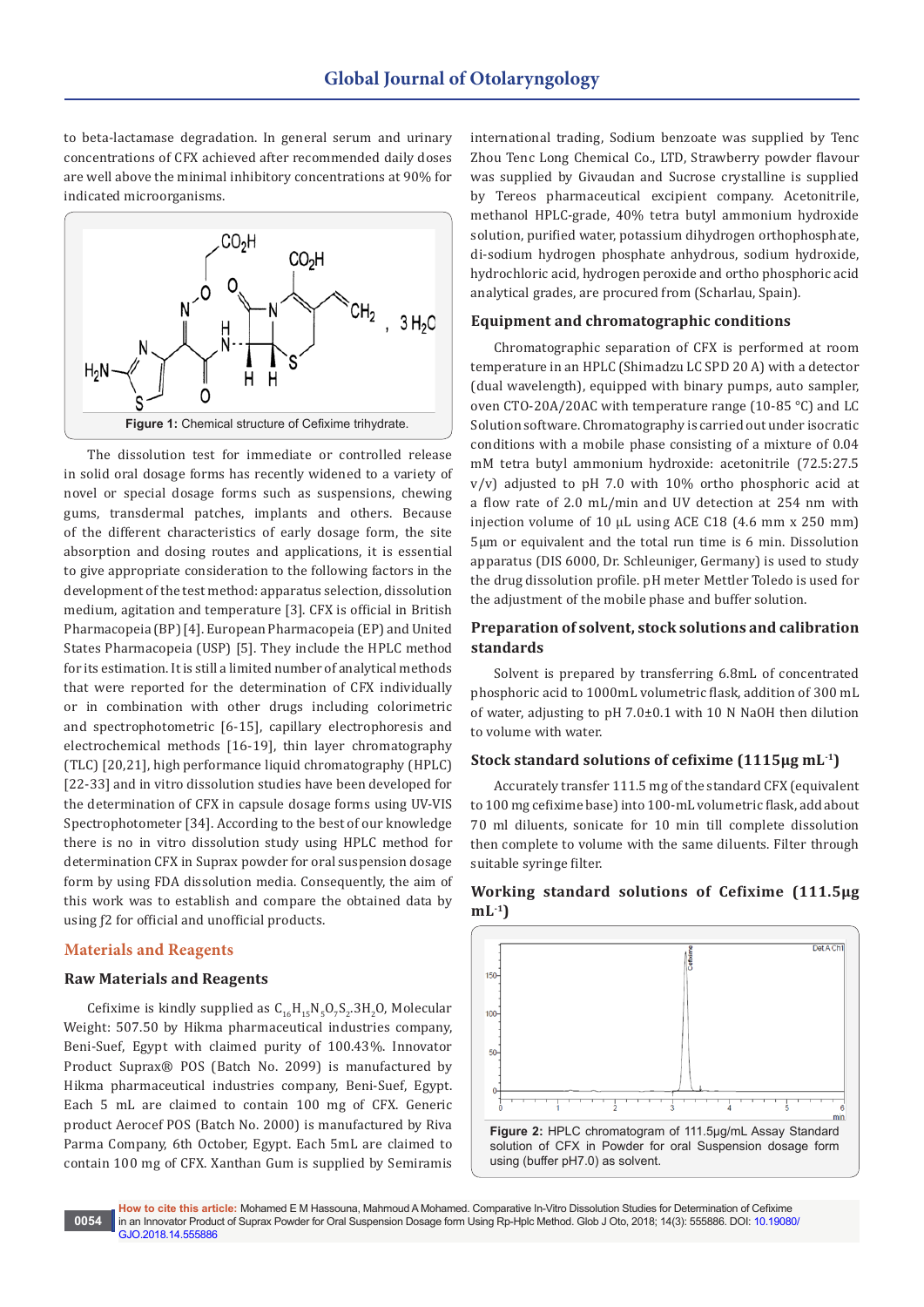Accurately transfer 10 mL from the stock standard solution of CFX into 100 mL volumetric flask, add diluents and sonicate to dissolve. Makeup to the mark with the same diluents and mix well. Inject into the chromatographic system. The chromatogram obtained is shown in (Figure 2).

# **Calibration curves Construction**

Different aliquots of CFX equivalent to 27.87-223µg/mL are separately transferred from their respective stock standard solutions into separate series of 100mL volumetric flasks and volume is completed to the mark with diluents and mixed well. Triplicate 10µL injections are performed for each concentration maintaining the flow rate at 2.0mL/min and the effluent is UVscanned at 254nm. The chromatographic separation is carried out following the procedure under chromatographic conditions. The chromatograms are recorded and the peak areas of CFX are determined and the calibration curves relating the obtained integrated peak areas to their corresponding concentrations are constructed and the regression equations are computed.

# **Application to pharmaceutical formulation (Suprax®100 mg POS and Aerocef® 100 mg POS)**

Constitute Suprax as directed in the labeling, dilute 5mL (equivalent to about 100mg of cefixime) in 500mL volumetric flask. Sonicate if necessary to ensure complete dissolution of cefixime. Transfer 10mL into 20mL volumetric flask to obtain a final concentration of (111.5μgmL-1). Filter through 0.45µm PTFE membrane filter to obtain the clear assay preparation.

## **Content Uniformity**

The test for content uniformity is required for all dosage forms not meeting the conditions for the mass variation test. Alternatively, products that do not meet the 25mg/25 per cent threshold limit may be tested for uniformity of dosage units by mass variation instead of the content uniformity test on the following condition: the concentration Relative Standard Deviation (RSD) of the active substance in the final dosage units is not more than 2 per cent, based on process validation data and development data, and if there has been regulatory approval of such a change. The concentration RSD is the RSD of the concentration per dosage unit  $(m/m \text{ or } m/V)$ , where concentration per dosage unit equals the assay result per dosage unit divided by the individual dosage unit mass [2].

#### **In Vitro Dissolution Studies**

#### **Dissolution Parameters:**

- a) Apparatus: USP II (paddle type).
- b) Speed: 50rpm.
- c) Medium: 900 mL FDA dissolution medium.
- d) Temperature: 37.0±0.5 °C.

e) Time: 25mL sample aliquots are withdrawn at 10, 20, 30 and 45 min using a hypodermic glass syringe equipped with

a stainless-steel needle, and replaced with equal volume of the fresh medium at the same temperature to maintain constant total volume. The solutions are immediately filtered through a 0.45 µm membrane. Drug release is assayed by HPLC method. Cumulative percentages of the dissolved drug are calculated and plotted versus time.

**Dissolution Medium Preparation (phosphate buffer pH 7.2):** Dissolve 81.6 g of anhydrous potassium dihydrogen phosphate in 12.0 liters with de ionized water so as to obtain 0.05M solution. If necessary, adjust the pH to  $7.2 \pm 0.05$ with 1N phosphoric acid or 1N NaOH. For mobile phase and chromatographic conditions; proceed as directed under assay method.

**Preparation of Stock Standard Solution for Dissolution Test (1115μg mL-1):** Similar to the previously prepared solution, accurately transfer 111.5 mg of the standard CFX (equivalent to 100 mg cefixime base) into 100-mL volumetric flask, with the aid of 20 mL methanol, sonicate for about 5 minutes and complete to volume with the pH 7.2 buffer solution and mix well. Filter through suitable syringe filter.

**Working standard solutions of cefixime (111.5 μg mL-1):** Accurately transfer 10mL from the stock standard solution of CFX into 100mL volumetric flask, add the dissolution medium and sonicate to dissolve. Makeup to the mark with the same diluents and mix well. Inject into the chromatographic system. The obtained chromatogram is shown in (Figure 3).



# **Test Preparation for Dissolution of (Suprax®100 mg POS and Aerocef ® 100 mg POS):**

Place 12 doses each in a vessel from Aerocef ® 100 mg POS the generic product and Suprax®100 mg POS, the innovator product. Operate using the above conditions. After 10, 20, 30 and 45 minutes period.

# **Results and Discussion**

## **Methods development and optimization**

Mobile phase and wavelength selection: Many systems of different compositions and ratios were tried including: methanol

**How to cite this article:** Mohamed E M Hassouna , Mahmoud A Mohamed. Comparative In-Vitro Dissolution Studies for Determination of Cefixime in an Innovator Product of Suprax Powder for Oral Suspension Dosage form Using Rp-Hplc Method. Glob J Oto, 2018; 14(3): 555886. DOI: [10.19080/](http://dx.doi.org/10.19080/GJO.2018.14.555886) [GJO.2018.14.555886](http://dx.doi.org/10.19080/GJO.2018.14.555886) **0055**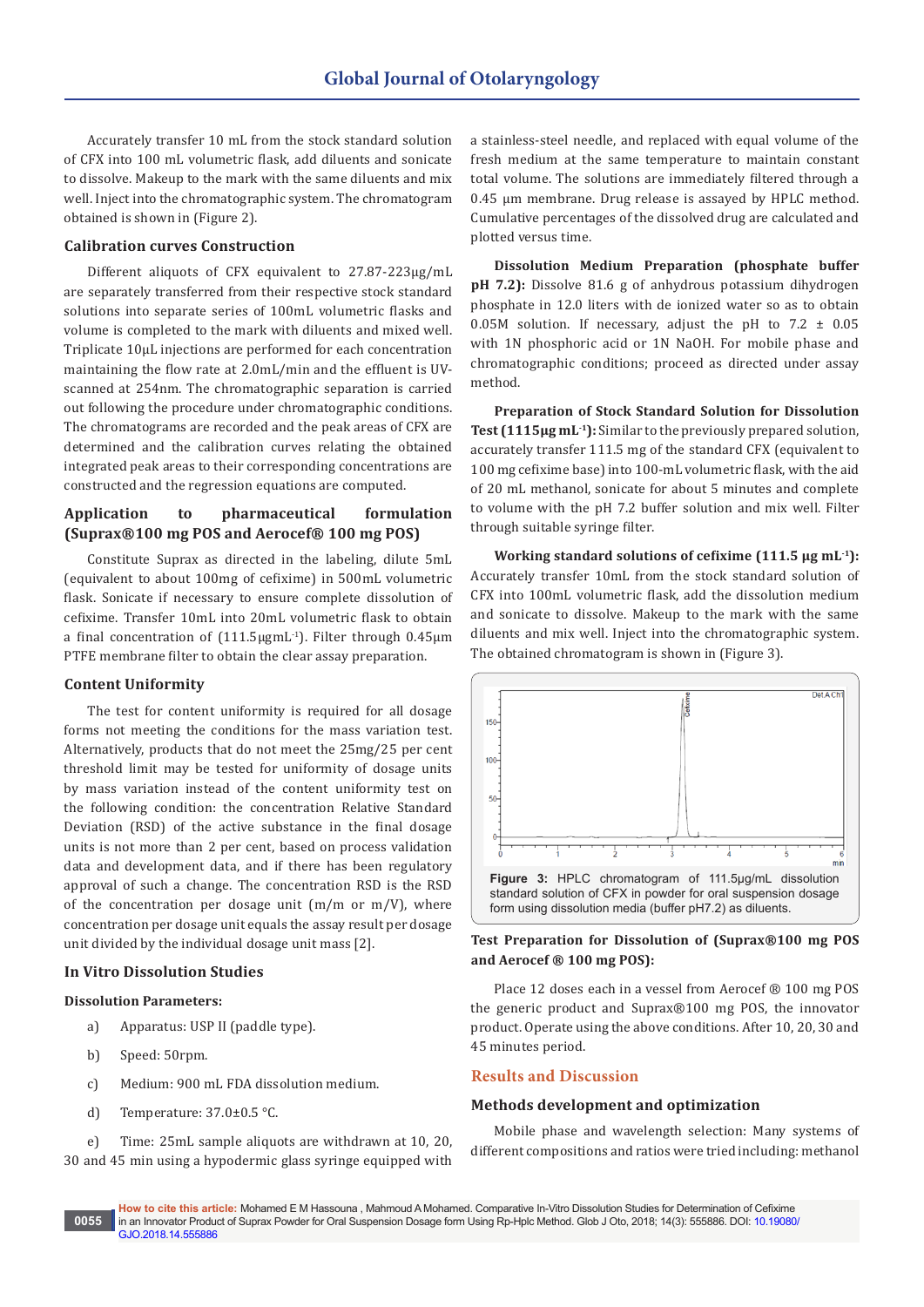(100%); methanol: purified water (70:30,  $v/v$ ); acetonitrile: purified water (70:30, v/v) and methanol: purified water (95:5, v/v). All the solvents of the mobile phase were filtered through 0.45μ membrane to remove particulate matter and degassed by sonication; also (0.8, 1.0, 1.5 and 2.0mL/min) flow rates were tried, to get the optimum wavelength for the CFX solution, a solution of 40 µg/mL of CFX was measured at 200 to 400nm (Figure 4). Thus, 254nm was selected as the most suitable wavelength. Preliminary studies involved trying C18 reversedphase columns. The best developing system was the mobile phase composed of a mixture of 0.04mM tetra butyl ammonium hydroxide: acetonitrile (72.5:27.5 v/v) adjusted to pH 7.0 with 10% ortho phosphoric acid at a flow rate of 2.0mL/min and UV detection at 254nm. Another advantage is the relatively short run time (6min) of the analysis, under isocratic conditions. This selected developing system allows good separation with good  $R_t$  values without tailing of the separated bands and good theoretical plates.



# **Optimization of dissolution test conditions**

Dissolution is an official test used by pharmacopoeias for drug evaluation release of solid and semisolid dosage forms, and it is routinely used in Quality Control (QC) and Research & Development (R&D) laboratories. The purpose of in vitro dissolution studies in QC is batch to batch consistency and detection of manufacturing deviation while in R&D the focus is to provide some predictive estimate of the drug release in respect to the *in vivo* performance of a drug product. For QC, an over-discriminatory test might be suitable to detect even small production deviations. However, for prediction of the *in vivo* performance of drug product, a dissolution test should be sensitive and reliable [35]. The accomplishment of dissolution profile is recommended as a support in the development and optimization of drug formulation as well as in the establishment of in vitro/*in vivo* correlation. When dissolution test is not defined or if the monograph is not available, comparison of drug dissolution profiles is recommended on three different dissolution mediums (pH 1–7.5) [36]. In vitro dissolution is used to perform the release rate of drug products and to assure the quality of suspension dosage forms by the pharmaceutical industry and regulatory agencies [37].

# **Method validation**

The method was validated, in accordance with ICH guidelines (ICH Q2R1), for system suitability, precision, accuracy, linearity, specificity, ruggedness, robustness, LOD and LOQ [38].

# **Linearity and range**

The linearity of the proposed methods is obtained in the concentration range (55.75 - 446µg/mL) for CFX at FDA buffer media of pH 7.2. From the graphical presentation, the relation of peak response (A) plotted at X axis and concentration (C) plotted at Y axis is evaluated on the base of least-square linear regression equation  $(A= slope C + Y$  intercept). The LOD and LOQ of the method are calculated using the expression  $(3.3\sigma)$ slope) and (10σ/slope) respectively. The obtained coefficient of regression is 0.9999. Linearity results are shown in (Table 1).

**Table 1:** Regression and validation parameters of the proposed HPLC method for determination of CFX at FDA dissolutionMedium.

| <b>CFX</b>              | Parameter |
|-------------------------|-----------|
| Linear                  |           |
| Range $(\mu g/mL)$      | 27.87-223 |
| Slope                   | 9221.9027 |
| Intercept               | 5189.9130 |
| Correlation coefficient | 0.9999    |
| Precision               | 0.857     |
| $LOD^a(\mu g/mL)$       | 1.24      |
| $LOQ^a(\mu g/mL)$       | 3.78      |

aLimit of detection (3.3× σ /Slope) and limit of quantization (10× σ / Slope).

## **Repeatability**

Repeatability is conducted using 6 replicates of the standard solution of the compound being studied (111.5 μg/mL). The system is precise as the relative standard deviation  $RSD \leq 2\%$ . Precision of the method is illustrated in (Table 1).

# **Accuracy and recovery**

**Table 2:** Data of Accuracy for CFX at FDA dissolution Medium.

| <b>Cefixime</b>                                   |                           |                        |           |
|---------------------------------------------------|---------------------------|------------------------|-----------|
| <b>Standard Solution</b><br>$(\mu g / \text{mL})$ | $\mu$ g/ mL<br>(injected) | $\mu$ g/ mL<br>(found) | Recovery% |
|                                                   | 55.75                     | 54.84                  | 98.36     |
| 55.75                                             | 55.75                     | 54.85                  | 98.39     |
|                                                   | 55.75                     | 55.83                  | 100.14    |
|                                                   | 111.5                     | 110.34                 | 98.96     |
| 111.5                                             | 111.5                     | 111.11                 | 99.65     |
|                                                   | 111.5                     | 111.13                 | 99.67     |
|                                                   | 167.25                    | 167.69                 | 100.26    |
| 167.25                                            | 167.25                    | 167.64                 | 100.23    |
|                                                   | 167.25                    | 167.51                 | 100.15    |
| Accuracy (Mean) $\pm$<br><b>RSD</b>               |                           | $99.53 \pm 0.78$       |           |

**How to cite this article:** Mohamed E M Hassouna, Mahmoud A Mohamed. Comparative In-Vitro Dissolution Studies for Determination of Cefixime in an Innovator Product of Suprax Powder for Oral Suspension Dosage form Using Rp-Hplc Method. Glob J Oto, 2018; 14(3): 555886. DOI: [10.19080/](http://dx.doi.org/10.19080/GJO.2018.14.555886) [GJO.2018.14.555886](http://dx.doi.org/10.19080/GJO.2018.14.555886)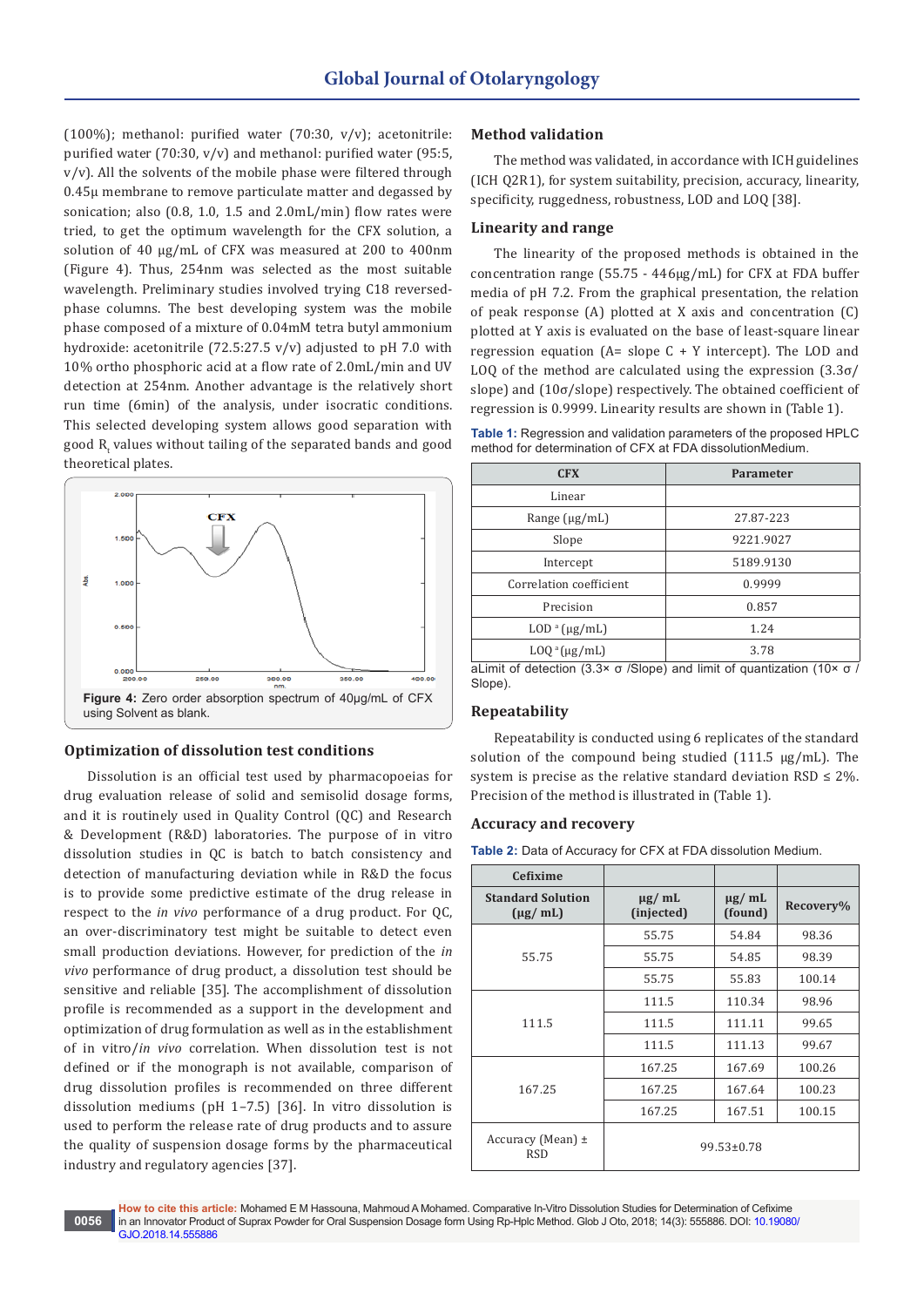The recovery was calculated for triplicate of three concentrations (55.75, 111.5 and 167.25μg/mL) comparing the individual peak response with that of the reference solution. Table 2 showed the recovery percent of 99.53±0.78 of the spiked analyte.

## **Formulation assay**

The study is performed by assaying six samples from the finished product with the same concentration prepared from a homogenous sample starting from the first step of the analysis procedure to the final one. The results of the assay indicate that the method is selective for the analysis of Suprax® and Aerocef® Cap without interference from the excipients used to formulate. The results are displayed in (Table 3).

**Table 3:** Assay results for the determination of CFX in its pharmaceutical formulations by the proposed HPLC method.

| Limit %               | <b>CFX</b>        | Pharmaceutical<br>formulation |
|-----------------------|-------------------|-------------------------------|
|                       | 103.54            |                               |
| Suprax 100mg POS      | 103.68            |                               |
|                       | 105.17            | $90 - 120$                    |
| CFX, 100mg (claimed)  | 103.90            |                               |
|                       | 105.61            |                               |
|                       | 105.29            |                               |
| $Mean \pm RSD$        | $104.53 \pm 0.92$ |                               |
| Aerocef 100mg Cap     | 99.99             |                               |
| CFX, 100 mg (claimed) | 101.93            |                               |
|                       | 100.87            |                               |
| Mean $\pm$ RSD        | 102.04            |                               |
| Aerocef 100mg Cap     | 101.51            |                               |
| CFX, 100 mg (claimed) | 102.20            |                               |
| $Mean \pm RSD$        | $101.42 \pm 0.84$ |                               |

## **Intermediate precision (ruggedness)**

Intermediate precision expresses the within-laboratories variations: different days, different analysts, different equipments, etc. Good results are obtained and presented in (Table 4).

| <b>Table 4:</b> Ruggedness of the method. |  |  |
|-------------------------------------------|--|--|
|-------------------------------------------|--|--|

| Parameter(%RSD)    | <b>CFX</b> |
|--------------------|------------|
| Day to Day         | 0.308      |
| Analyst to Analyst | 0.526      |
| Column to Column   | 0.725      |

#### **Robustness**

The method's capability to remain unaffected by small but deliberate variations in method parameters as: influence of variations of the pH in the mobile phase, influence of variations in its composition, different columns (different lots and/or suppliers), temperature, flow rate and wave length. Table 5 indicates the robustness of the proposed method.

|  | <b>Table 5: Robustness of the method.</b> |  |  |
|--|-------------------------------------------|--|--|
|  |                                           |  |  |
|  |                                           |  |  |
|  |                                           |  |  |

| Parameter(%RSD)                             | <b>CFX</b> |
|---------------------------------------------|------------|
| Flow rate change $(\pm 0.1 \text{ mL/min})$ | 0.835      |
| pH change of mobile phase $(\pm 0.2)$       | 1.165      |
| Wave length change (254±2.0nm)              | 1.430      |
| Column temperature change $(30,25)$ °C)     | 0.927      |
| $\overline{\phantom{0}}$                    |            |

#### **System suitability**

System suitability testing is an integral part of much analytical procedure. The tests are based on the concept that the equipments, electronics, analytical operations and samples to be analyzed constitute an integral system that can be evaluated as such. System suitability is checked by calculating the tailing factor (T), column efficiency (N), resolution (Rs) factors. All calculated parameters are found to be within the acceptable limits indicating good selectivity of the method and assuring system performance (Table 6).

**Table 6:** System suitability testing parameters of the developed method.

| Item                                | Obtained value | Reference values |
|-------------------------------------|----------------|------------------|
|                                     | CFX.           |                  |
| Tailing factor                      | 1.027          | T < 2            |
| Injection precision                 | 0.35           | $RSD \leq 1\%$   |
| Number of<br>theoretical plates (N) | 6235.506       | N > 2000         |

# **Stability of the analytical solution**

After preparing the standard solution, part of it was stored in fridge and another one was stored at room temperature. After about 24 hours, these solutions were tested against freshly prepared standard; relative standard deviation should be less than 2%. These results are displayed in (Table 7).

| Table 7: Results of the stability of the analytical solution. |  |  |  |  |  |
|---------------------------------------------------------------|--|--|--|--|--|
|---------------------------------------------------------------|--|--|--|--|--|

| Condition        | $CFX*$ |
|------------------|--------|
| Fridge           | 100.11 |
| Room temperature | 99.65  |

Potency of CFX standard=100.43%.

# **Content Uniformity**

Select not less than 30 units, and proceed as follows for the dosage form designated. Where different procedures are used for assay of the preparation and for the content uniformity test, it may be necessary to establish a correction factor to be applied to the results of the latter. Assay 10 units individually using an appropriate analytical method. Calculate the acceptance value (AV) using the formula:

 $AV=$  | M -  $\bar{x}$  | + KS

 Where, T: label claim (100.0%), unless otherwise specified in the individual monograph,

 $\bar{x}$  : mean of individual contents  $(x_1, x_2, \ldots, x_n)$ ,

**How to cite this article:** Mohamed E M Hassouna , Mahmoud A Mohamed. Comparative In-Vitro Dissolution Studies for Determination of Cefixime in an Innovator Product of Suprax Powder for Oral Suspension Dosage form Using Rp-Hplc Method. Glob J Oto, 2018; 14(3): 555886. DOI: [10.19080/](http://dx.doi.org/10.19080/GJO.2018.14.555886) [GJO.2018.14.555886](http://dx.doi.org/10.19080/GJO.2018.14.555886) **0057**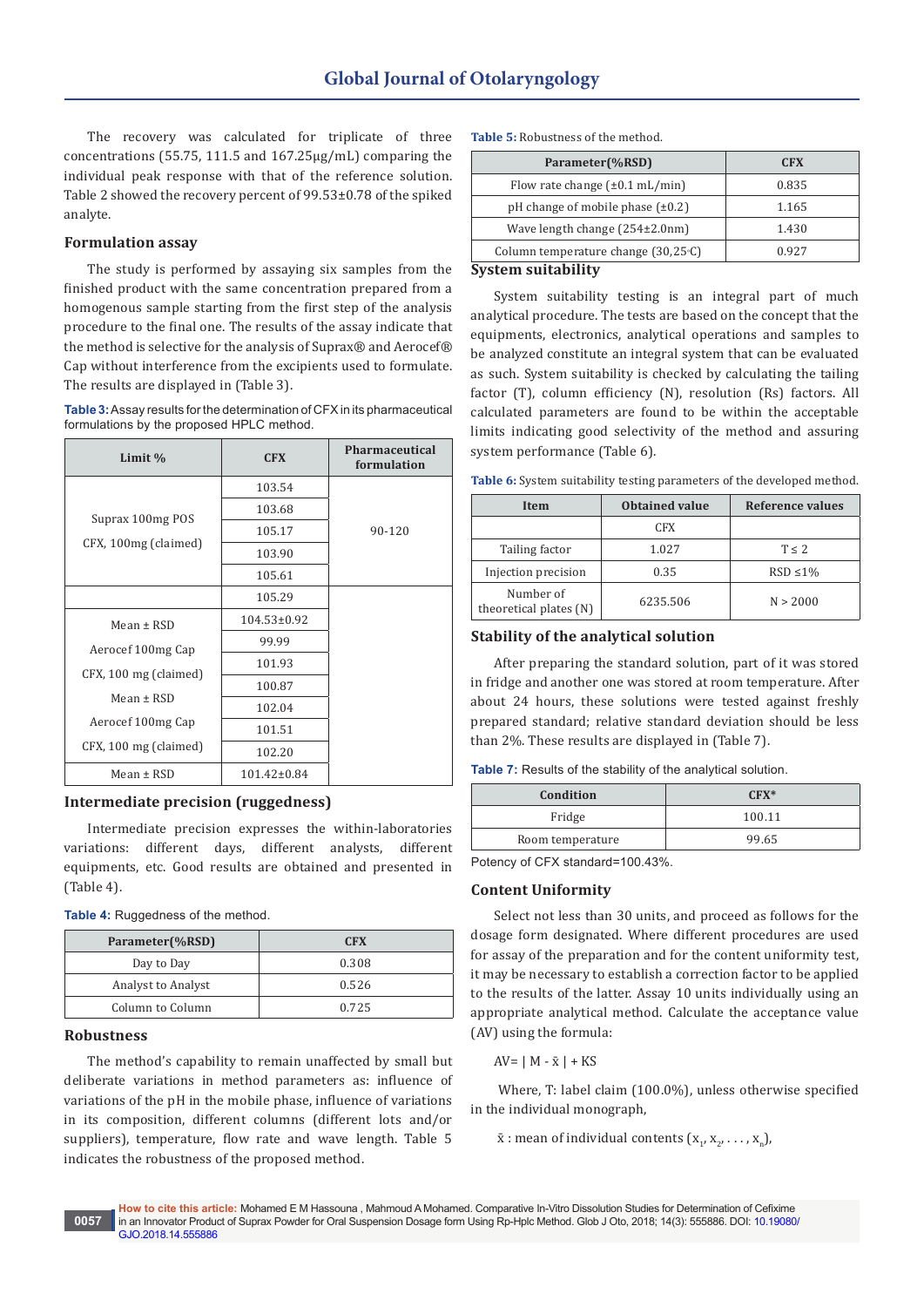**Variable Definition Condition Value**

 $x_1, x_2, \ldots, x_n$ : individual contents of the units tested, expressed as a percentage of the

label claim,

n: sample size (number of units in a sample),

**Table 8:** Uniformity of Dosage Unit.

regulatory approval of such a change = RSD results are illustrated in (Table 9).

Application of In Vitro Dissolution of Powder for oral

A simple model independent approach uses a difference

(ƒ2) is applied to compare the dissolution profiles. The difference factor (ƒ1) calculates the

percent (%) difference between the two curves at each time point and is a measurement of the relative error between them. The equation of the similarity factor proposed by Moore and Flanner [39] is presented in equations (1, 2).

 $J_1 = \{ [t=1 | R_t - T_t]] / [t=1 n R_t] \}$ \*100 (1)

Where n is the number of time points,  $R_t$  is the dissolution value of the reference

(pre-change) batch at time  $t$  and  $T_t$  is the dissolution value of the test (post change) batch at time t. The similarity factor (ƒ2) is a logarithmic reciprocal square root transformation of the sum of squared error and is a measurement of the similarity in the

# **Table 9:** Results of Content Uniformity.

**0058**

| <b>Aerocef 100mg POS</b> | <b>Suprax 100mg POS</b> | Parameter       |
|--------------------------|-------------------------|-----------------|
|                          | 99.99                   | 103.54          |
|                          | 101.93                  | 103.68          |
|                          | 100.87                  | 105.17          |
|                          | 102.04                  | 103.90          |
|                          | 101.51                  | 105.61          |
| Content Uniformily       | 99.03                   | 103.34          |
|                          | 100.11                  | 102.46          |
|                          | 100.85                  | 105.52          |
|                          | 97.94                   | 105.27          |
|                          | 102.20                  | 105.29          |
| $Mean \pm RSD$           | 100.64±1.38             | 104.36±1.06     |
| AV                       | 3.3                     | 2.7             |
| L1:15                    | Pass, Stop here         | Pass, Stop here |
| L2:25                    | <b>NA</b>               | <b>NA</b>       |

RSD: Relative Standard Deviation of the active substance in the final dosage units is not more than 2 per cent, based on process validation and development data, and if there has been

| To be applied when $T \le 101.5$          | Reference Value                                                                                | ≤ 101.5 percent $\bar{x}$ If 98.5 percent ≤<br><98.5 percent, then $\mathcal{X}$ If > 101.5<br>percent, then If                                                                    | $\overline{x}$ M= (Av=ks) M=98.5 percent<br>+ks $\sqrt{x}$ (Av=98.5 - M=101.5)<br>percent $101.5+ks$ ) (Av=- |
|-------------------------------------------|------------------------------------------------------------------------------------------------|------------------------------------------------------------------------------------------------------------------------------------------------------------------------------------|--------------------------------------------------------------------------------------------------------------|
| M (case II) To be applied when<br>T>101.5 | Reference Value                                                                                | $\leq$ T, then If 98.5 percent $\leq$ < 98.5                                                                                                                                       | $\mathcal{X}$ M= (Av=ks) M=98.5 percent                                                                      |
|                                           |                                                                                                | percent, then If $>$ T, then If                                                                                                                                                    | +ks $\sqrt{x}$ (Av=98.5 - M=101.5)<br>percent $101.5+ks$ (Av=-                                               |
| L1                                        | L1=15, Unless otherwise specified                                                              | On the low side, no dosage unit result<br>can be less than 0.75 M while on the<br>high side, no dosage unit result can be<br>greater than 1.25 M (this based on L2<br>value of 25) | Maximum allowed Acceptance<br>Value                                                                          |
| L <sub>2</sub>                            | Maximum allowed range for<br>deviation of each dosage unit<br>tested from the calculated value |                                                                                                                                                                                    | L1=25, Unless otherwise<br>snecified                                                                         |

Suspension dosage form factor (ƒ1) and a similarity factor

RSD Relative standard deviation  $100 \text{ s } \overline{x}$ M (case I)

> tested from the calculated value of M

K Acceptability Constant

S Sample standard deviation

 k: acceptability constant, k=2.4 when the sample size is 10, and k=2.0 when the sample

size is 30.

s: standard deviation of the sample = cf. (Table 8).

If  $N=10$ , then 24 If  $N=30$ , then 20

N

 $\overline{\overline{N}}$ 

 $(x_i-\overline{x})^2$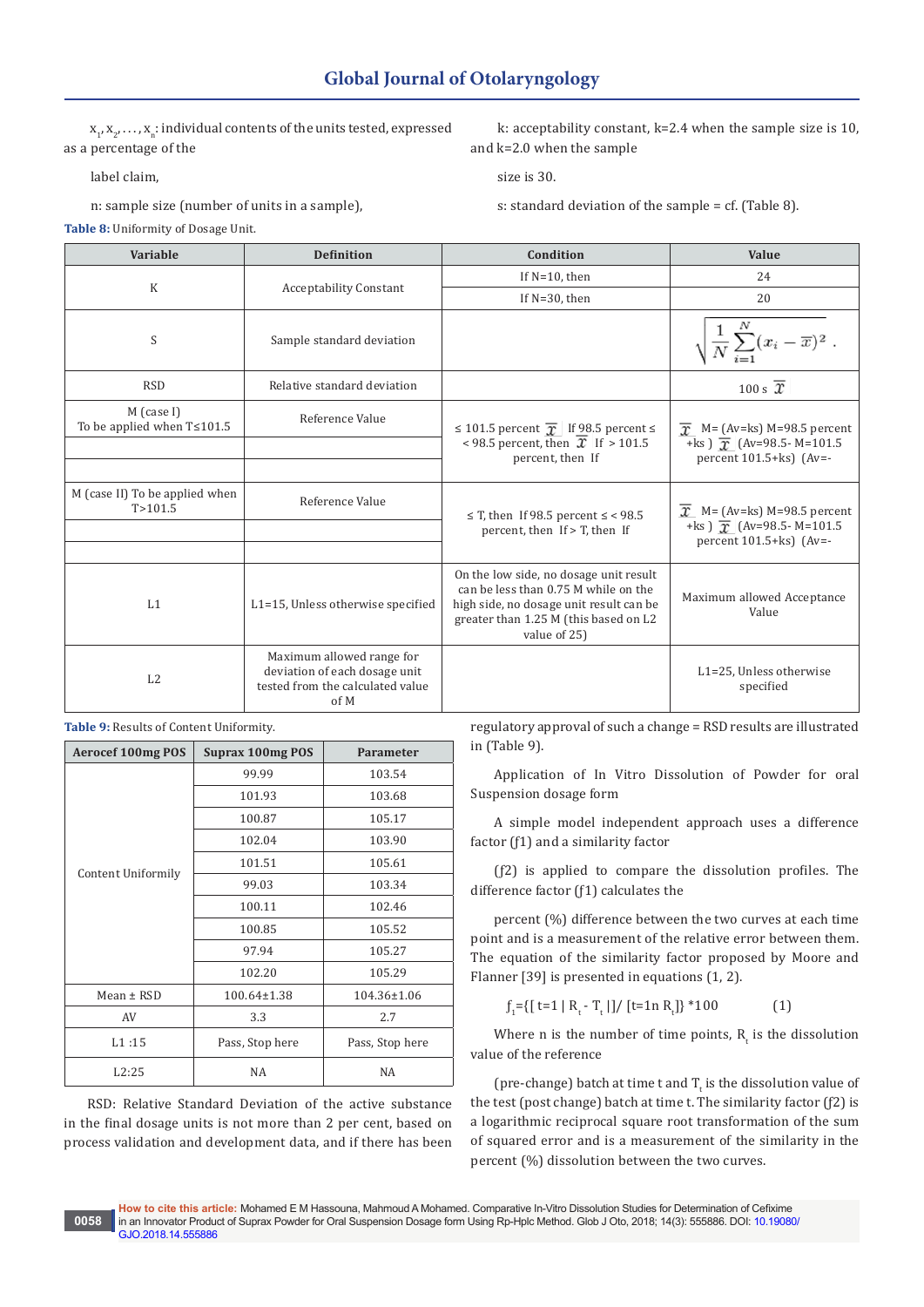$$
f_2 = 50 * \log \{ [1 + (1/n) t = 1^n (R_t - T_t) 2]^{-0.5} * 100 \}
$$
 (2)

A specific procedure to determine the difference and similarity factors is as follows:

Determine the dissolution profile of the two products (12 units each) of the test (post change) and reference (pre-change) products using the mean dissolution values from both curves at each time interval. Calculate the difference (ƒ1) and similarity (ƒ2) factors using the above equations. Results are summarized in (Table 10). To obtain the in vitro dissolution profile of the product, the cumulative percentage of Aerocef and Suprax released is plotted against time (Figure 5).



|               | Suprax 100 mg POS | Aerocef 100 mg POS |
|---------------|-------------------|--------------------|
| Time          | <b>CFX</b>        | <b>CFX</b>         |
| 10            | 65                | 63                 |
| 20            | 73                | 72                 |
| 30            | 83.5              | 82                 |
| 45            | 99                | 97                 |
| $F1( \le 10)$ | 2                 |                    |
| $f2(50-100)$  | 86                |                    |

# **Table 10:** Results of comparative dissolution studies.

# **Specificity**

Method specificity was determined for the samples of the compound being studied and placebo matrix containing all excipients of the finished product. No interference was detected at the retention time of CFX in the placebo solution.

# **Conclusion**

Successful in vitro dissolution studies have been applied for Aerocef 100mg/5mL powders for oral suspension and hence it is considered as equivalent to the innovator product Suprax 100mg/5mL powders for oral suspension at FDA dissolution media. The proposed RP-HPLC method for the determination of CFX in dosage forms is simple, precise, specific and accurate. The results of stress testing that have been undertaken according to the International Conference on Harmonization (ICH) guidelines

revealed that the analytical method is valid, fit for use and can be applied for regular routine analysis and stability study.

## **Acknowledgement**

The authors are thankful to the Publishers of the Global Journal of Otolaryngology for the provided publication gift. Also, they gratefully acknowledge Hikma pharmaceutical industries company, Beni-Suef, Egypt for providing cefixime and the Innovator Product Suprax® POS.

#### **References**

- 1. [Karande AD, Yeole PG \(2006\) Comparative Assessment of Different](http://www.dissolutiontech.com/DTresour/200602Articles/DT200602_A03.pdf)  [Dissolution Apparatus for Floating Drug Delivery Systems. Dissolution](http://www.dissolutiontech.com/DTresour/200602Articles/DT200602_A03.pdf)  [Technologies 20-23.](http://www.dissolutiontech.com/DTresour/200602Articles/DT200602_A03.pdf)
- 2. [British Pharmacopoeia \(2017\) Stationary Office, Medicines and](https://www.tsoshop.co.uk/MHRA/British-Pharmacopoeia-2017/?AF=A10096&FO=1355691)  [Healthcare Products Regulatory Agency, London 2.](https://www.tsoshop.co.uk/MHRA/British-Pharmacopoeia-2017/?AF=A10096&FO=1355691)
- 3. [Mamzoridi K, Kasteridou N, Peonides A, Niopas I \(1996\)](https://www.ncbi.nlm.nih.gov/pubmed/8829204)  [Pharmacokinetics of Cefixime in Children with Urinary Tract Infections](https://www.ncbi.nlm.nih.gov/pubmed/8829204)  [after a Single Oral Dose, Pharmacol Toxicol 78\(6\) : 417-420.](https://www.ncbi.nlm.nih.gov/pubmed/8829204)
- 4. [Rivera Leyva JC, García Flores M, Valladares Méndez A, Orozco](https://www.ncbi.nlm.nih.gov/pmc/articles/PMC3630726/)  [Castellanos LM, Martínez, et al. \(2012\) Comparative Studies on the](https://www.ncbi.nlm.nih.gov/pmc/articles/PMC3630726/)  [Dissolution Profiles of Oral Ibuprofen Suspension and Commercial](https://www.ncbi.nlm.nih.gov/pmc/articles/PMC3630726/)  [Tablets using Biopharmaceutical Classification System Criteria. Indian](https://www.ncbi.nlm.nih.gov/pmc/articles/PMC3630726/)  [J Pharm Sci 74\(4\): 312-318.](https://www.ncbi.nlm.nih.gov/pmc/articles/PMC3630726/)
- 5. [The United States Pharmacopoeia \(2015\) 38](http://www.usp.org/sites/default/files/usp/document/our-work/DS/dsc-jun2015.pdf)<sup>th</sup> Revision, NF 33, the [United States Pharmacopoeia Convention Inc.](http://www.usp.org/sites/default/files/usp/document/our-work/DS/dsc-jun2015.pdf)
- 6. Shah V, Raj H (2012) Development and Validation of Derivative Spectroscopic Method for Simultaneous Estimation of Cefixime Trihydrate and Azithromycin Dihydrate In Combined Dosage Form. International Journal of Pharma and Bio Sciences 3: 14-25.
- 7. [Sutar SV, Sancheti H, Patil SS \(2013\) Spectrophotometric method for](http://serialsjournals.com/serialjournalmanager/pdf/1374313607.pdf)  [cefixime trihydrate by using hydrotropic agent. International Science](http://serialsjournals.com/serialjournalmanager/pdf/1374313607.pdf)  [Press \(India\) 6\(2\): 80-85.](http://serialsjournals.com/serialjournalmanager/pdf/1374313607.pdf)
- 8. Azmi SNH, Iqbal B, Al Mamari JK, Al Hattali KA, Al Hadhrami WN (2014) Method Development and validation for the determination of cefixime in pure and commercial dosage forms by spectrophotometer. Int J Chem Molec Nucl Mat Metallurg Eng 8(6): 595-601.
- 9. [Patel SA, Patel JV \(2013\) Spectrophotometric method for simultaneous](https://www.researchgate.net/publication/258375593_Spectrophotometric_Method_for_Simultaneous_Estimation_of_Cefixime_trihydrate_and_Linezolid_in_tablet_dosage_form)  [estimation of cefixime trihydrate and linezolid in tablet dosage form.](https://www.researchgate.net/publication/258375593_Spectrophotometric_Method_for_Simultaneous_Estimation_of_Cefixime_trihydrate_and_Linezolid_in_tablet_dosage_form)  [International Research Journal of Pharmacy 4\(1\): 161-164.](https://www.researchgate.net/publication/258375593_Spectrophotometric_Method_for_Simultaneous_Estimation_of_Cefixime_trihydrate_and_Linezolid_in_tablet_dosage_form)
- 10. [Pekamwar SS, Kalyankar TM, Tambe BV, Wadher SJ \(2015\) Validated](http://japsonline.com/admin/php/uploads/1410_pdf.pdf)  [UV-Visible Spectrophotometric method for simultaneous estimation](http://japsonline.com/admin/php/uploads/1410_pdf.pdf)  [of cefixime and moxifloxacin in pharmaceutical dosage form. J Appl](http://japsonline.com/admin/php/uploads/1410_pdf.pdf)  [Pharm Sci 5\(1\): 37-41.](http://japsonline.com/admin/php/uploads/1410_pdf.pdf)
- 11. [Ramadan AA, Mandil A, Dahhan M \(2013\) UV-VIS Spectrophotometric](https://www.researchgate.net/publication/285898404_UV-VIS_spectrophotometric_study_for_determination_of_cefixime_in_pure_form_and_in_pharmaceuticals_through_complexation_with_CuII_using_acetate-NaOH_bufferin_water_Methanol)  [study for determination of cefixime in pure form and in pharmaceuticals](https://www.researchgate.net/publication/285898404_UV-VIS_spectrophotometric_study_for_determination_of_cefixime_in_pure_form_and_in_pharmaceuticals_through_complexation_with_CuII_using_acetate-NaOH_bufferin_water_Methanol)  [through complexation with Cu \(II\) using acetate-NaOH buffer in water:](https://www.researchgate.net/publication/285898404_UV-VIS_spectrophotometric_study_for_determination_of_cefixime_in_pure_form_and_in_pharmaceuticals_through_complexation_with_CuII_using_acetate-NaOH_bufferin_water_Methanol)  [methanol. International Journal of Pharmacy and Pharmaceutical](https://www.researchgate.net/publication/285898404_UV-VIS_spectrophotometric_study_for_determination_of_cefixime_in_pure_form_and_in_pharmaceuticals_through_complexation_with_CuII_using_acetate-NaOH_bufferin_water_Methanol)  [Sciences 5\(1\): 428-433.](https://www.researchgate.net/publication/285898404_UV-VIS_spectrophotometric_study_for_determination_of_cefixime_in_pure_form_and_in_pharmaceuticals_through_complexation_with_CuII_using_acetate-NaOH_bufferin_water_Methanol)
- 12. Anees MI, Baig MS, Tathe A (2015) Determination of cefixime and moxifloxacin in pharmaceutical dosage form by simultaneous equation and area under curve UV-spectrophotometric method. World Journal of Pharmacy and Pharmaceutical Sciences 4: 1172-1179.
- 13. [Shreya RS, Prasanna P, Suddhasattya D \(2013\) Quantitative estimation](http://sphinxsai.com/2013/janmar/pharmpdf/PT=28(198-204)JM13.pdf)  [of cefixime and moxifloxacin in pharmaceutical preparation by UV](http://sphinxsai.com/2013/janmar/pharmpdf/PT=28(198-204)JM13.pdf)  [spectrophotometric method. Int J Pharm Tech Res 5\(1\): 198-204.](http://sphinxsai.com/2013/janmar/pharmpdf/PT=28(198-204)JM13.pdf)
- 14. [Kumar R, Singh P, Singh H \(2011\) Development of colorimetric](http://www.ijppsjournal.com/Vol3Suppl2/1171.pdf)  [method for the analysis of pharmaceutical formulation containing](http://www.ijppsjournal.com/Vol3Suppl2/1171.pdf)

**How to cite this article:** Mohamed E M Hassouna , Mahmoud A Mohamed. Comparative In-Vitro Dissolution Studies for Determination of Cefixime in an Innovator Product of Suprax Powder for Oral Suspension Dosage form Using Rp-Hplc Method. Glob J Oto, 2018; 14(3): 555886. DOI: [10.19080/](http://dx.doi.org/10.19080/GJO.2018.14.555886) [GJO.2018.14.555886](http://dx.doi.org/10.19080/GJO.2018.14.555886)